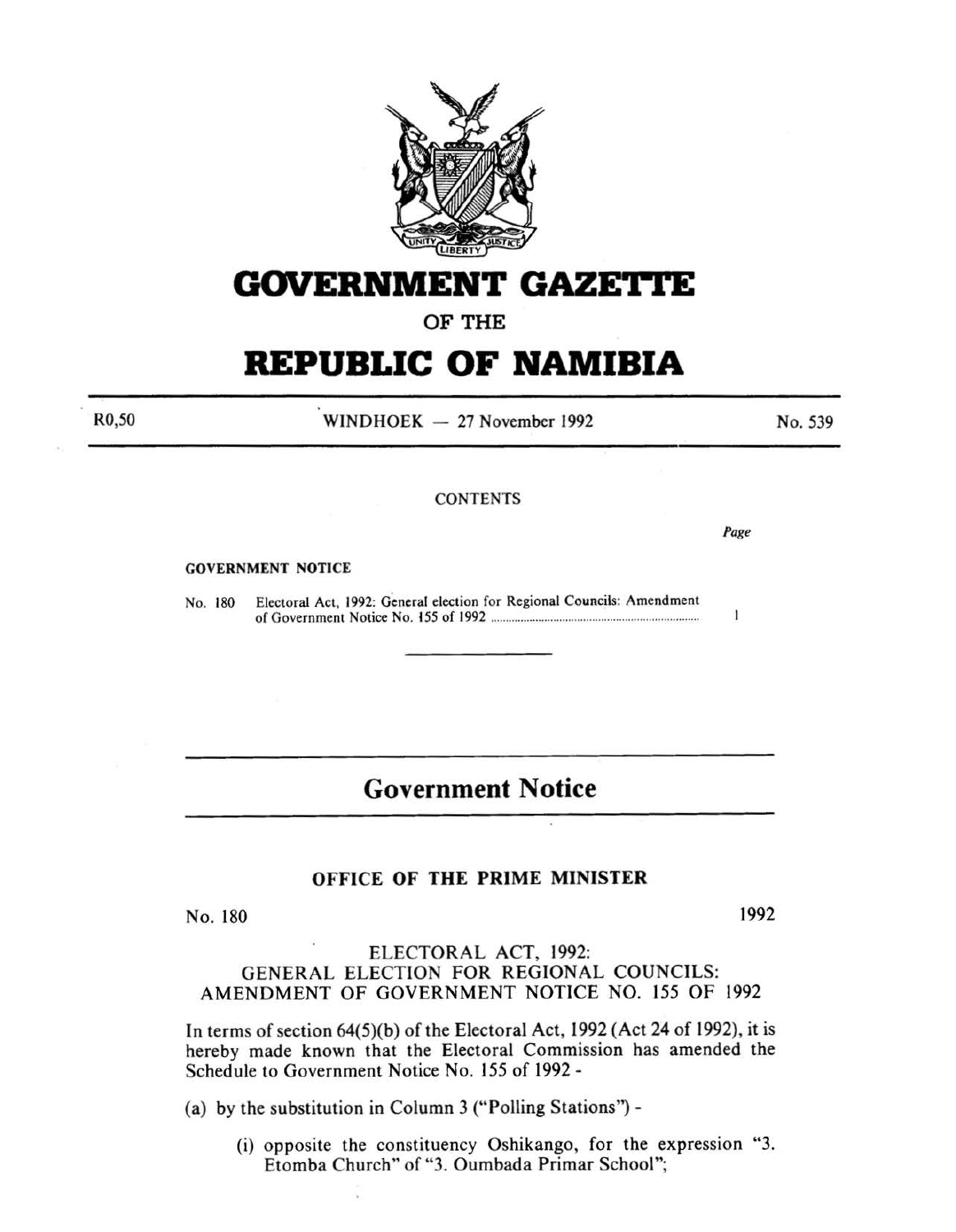- (ii) opposite the constituency Ohangwena, for the expressions "2. Onandova Primary School"; "3. Oilagati Primary School"; and "4. Okauva Primary School" of"2. Onamukalo Primary School"; "3. Ondungulu Combined School" and "4. Etale Combined School";
- (iii) opposite the constituency Oshikoto, for the expression "1. Magistrate's Court, Tsumeb" of "1. Afrikaans Medium Primary School, Tsumeb";
- (iv) opposite the constituency Mashare, for the expression "2. Rundjarara Primary School" of "2. Mupapama Primary School";
- (v) opposite the constituency Otavi, for the expression "1. Town Hall, Otavi" of "I. Transnamib Hall, Otavi";
- (vi) opposite the constituency Okakarara, for the expression "1. Community Hall, Okakarara" of "1. Technical Institute Hall, Okakarara":
- (vii) opposite the constituency Omatako, for the expression "I. Kalkfeld Primary School" of "1. Magistrate's Court, Hochfeld";
- (viii) opposite the constituency Gobabis, for the expression" 1. Government Offices, Gobabis"; and "3. Municipal Offices, Nossobville" of "1. Ben van der Walt Primary School, Gobabis" and "3. Community Hall, Nossobville";
- (ix) opposite the constituency Katutura Central, for the expression "1. Katutura Community Hall" of "1. Theo Katjimuine Primary School";
- (x) opposite the constituency Khomasdal North, for the expression "1. Khomasdal Community Hall" of "1. Cosmos High School, Khomasdal";
- (xi) opposite the constituency Keetmanshoop Urban for the expression "1. Municipal Office, Tseiblaagte" of "1. R.K. Rüver Hall, Tseiblaagte";
- (xii) opposite the constituency Liideritz, for the expressions "2. Benguella" and "3. Nautilus" of "2. Cinema Hall, Benguella" and "3. Peri-Urban Development Board Hall, Nautilus/ Elizabeth Bay";
- (xiii) opposite the constituency Karasburg, for the expressions "2. Municipal Hall, Westerkim", and "3. Hotel Griinau" of "2. Board Room, Westerkim" and "3. Geduld Primary School, Grünau";
- (b) by the insertion in Column 3 ("Polling Stations'')-
	- (i) opposite the constituency Karibib, of the expression "2. Magistrate's Court, Usakos";

-